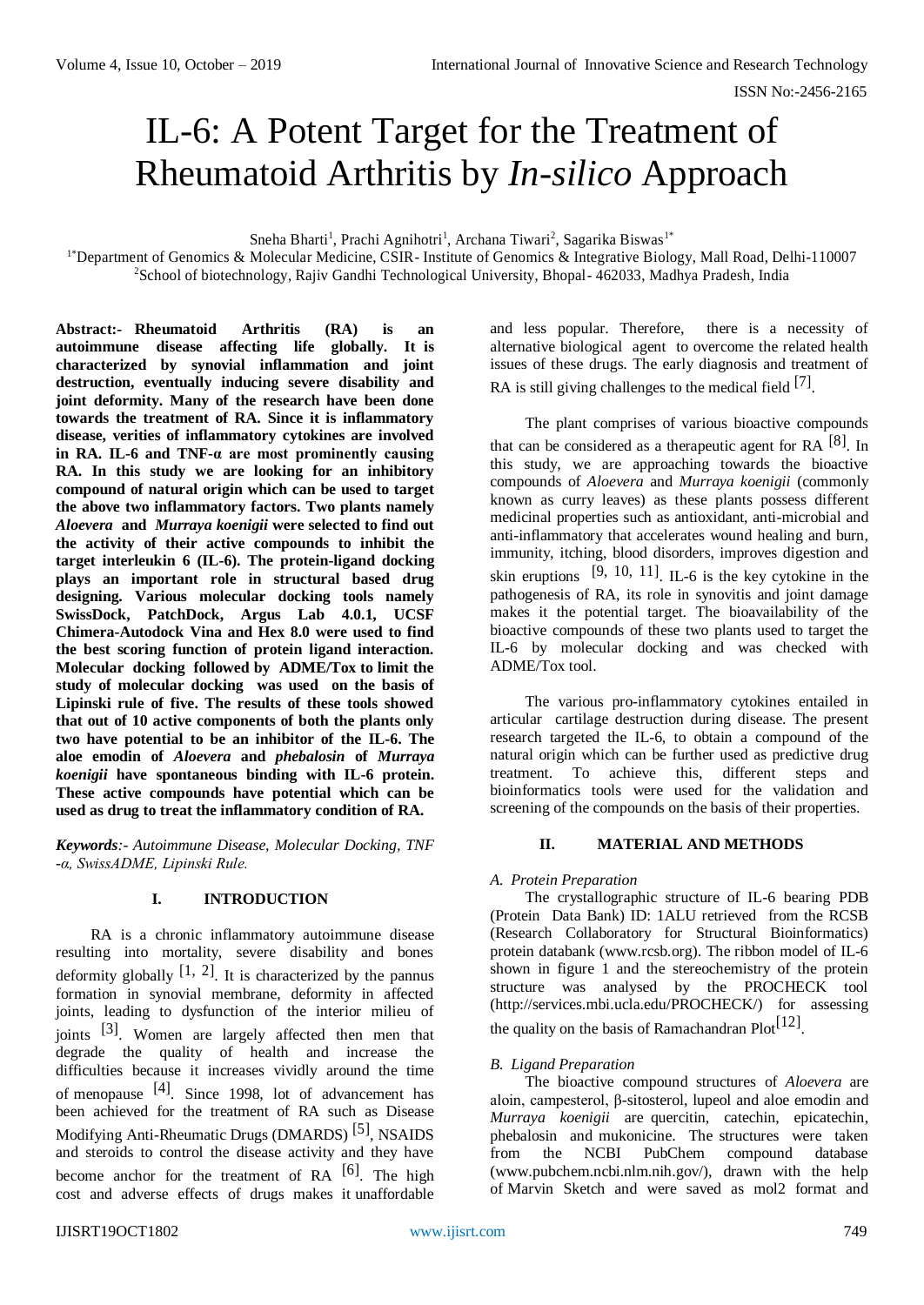#### ISSN No:-2456-2165

PDB format. The pharmacokinetics evaluation was performed using the Swiss ADME/Tox based on the Lipinski rule of  $5^{[13]}$ . The prepared ligand structures were analysed by SwissADME on the basis of Lipinski rule of five. Lipinski rule of five helped to determine the physicochemical, lipophilicity, water solubility, medicinal chemistry, pharmacokinetics and drug likeliness of the selected compounds. For drug likeliness molecular weight, number of hydrogen bond donor, number of hydrogen bond acceptor and total polar surface should come under Lipinski rule of five.

#### *C. Molecular Docking*

Protein–ligand docking plays significant role in predicting the orientation of the ligand on binding with the protein. The docking of bioactive compounds with IL-6 protein were performed using 5 different tools namely SwissDock, PatchDock, Argus Lab 4.0.1, UCSF Chimera-AutoDock Vina and Hex 8.0. SwissDock and PatchDock are online servers [14, 15] whereas, Argus Lab 4.0.1, UCSF Chimera-AutoDock Vina and Hex8.0 are offline tools used for flexible docking [16, 17, 18]

## *D. Protein-Protein Interaction*

The interaction within the proteins is helpful to know about the novel therapeutic approaches. STRING Database (Search Tool for Retrieval of Interacting Genes/Proteins) (https://string-db.org/) has been used to identify the interaction between IL-6 and other proteins. The study will enable us to analyse metabolic and signal transduction and also the pharmacogenetics research [19].

#### **III. RESULT**

The bioactive compound structures of *Aloevera* are aloin, campesterol, β-sitosterol, lupeol and aloe emodin and *Murraya koenigii* are quercitin, catechin, epicatechin, phebalosin and mukonicine properties were analysed on the basis of Lipinski rule of five (Table 1). Lipinski rule of five helped to determine the physicochemical, lipophilicity, water solubility, medicinal chemistry, pharmacokinetics and drug likeliness of the selected compounds. For drug likeliness molecular weight, number of hydrogen bond donor, number of hydrogen bond acceptor and total polar surface should come under Lipinski rule of five using SwissADME and their structures were drawn using Marvin sketch (Table 2).

The IL-6 protein was validated, using PROCHECK tool. According to the standard percentage, the most favoured region should consist of more than 90%. The Ramachandran plot of IL-6 interprets that the total number of residues are 157 and residues under most favoured region are 139 i.e. 95.2% (Figure 2).

Ligands, aloe emodin and phebalosin and the receptor 1ALU were subjected to the docking procedure with the SwissDock, PatchDock, Argus Lab 4.0.1, UCSF Chimera-Autodock Vina and Hex 8.0 (Figure 4). On the basis of obtained binding energies, the aloe emodin

of *Aloevera* and phebalosin of *Murraya koenigii* attained the satisfactory binding energies (Table 3) and graphically represented in figure 3. Binding energy is the energy utilised by the ligand to dock with the receptor. The more negative the energy the more stable the conformation. The ligands ranked according to the binding energy they used to reach the stable conformation. Aloe emodin and Phebalosin has been proved to be the appropriate ligand that binds to the protein molecule with maximum binding energy.

Interactions among IL-6 and other proteins using STRING database provides the description of various interacting partner of IL-6 such as interleukins like IL-4 which participates in the B-cell activation process, IL-10 inhibits the synthesis of a number of cytokines like IFNgamma, IL-2, IL-3, TNF and GM-CSF pathway, IL-13 inhibits inflammatory cytokine production and SOCS (Suppressor of cytokine signalling 3) which is involved in negative regulation of cytokines that signal through the JAK/STAT pathway.

#### **IV. DISCUSSION**

RA is an autoimmune disease affecting joints and leads to disability. The disease can be targeted by different available drugs targeting the various biological pathways. It is reported that IL-6 is the most significant cytokines causing synovitis deformities in the joints of the RA patients [2]. Present research aims to target the prominent cytokine IL-6 by the naturally occurring compound through *in-silico* approach. Earlier, *Aloevera* has been reported for the treatment of RA by not extracting the bioactive compounds but by preparing the extract of leaves for inhibiting the inflammatory factors; but this study focuses basically on the bioactive compounds present in plant, to find out the basically which bioactive compound responsible for this inhibitory action  $[20]$ . In this study two plants *Murraya koenigii* and *Aloevera* having antiinflammatory properties, makes them more suitable to target the IL-6  $\left[8, 10\right]$ . The in-silico approach gives the prediction of the analysis before approaching towards laboratory experiments. The bioactive compound of *Aloevera* are aloin, campesterol, β-sitosterol, lupeol and aloe emodin and *Murraya koenigii* are quercitin, catechin, epicatechin, phebalosin and mukonicine were selected for the molecular docking followed up by the Procheck and swissADME analysis. It enables to validate the protein and the compound for the flexible molecular docking  $[11]$ . The docking study with the different tools results the scoring function of ligand with the receptor binding site. Two bioactive compounds aloe emodin and phebalosin have the potential to act as a drug for inhibition of IL-6. The binding energy of the Aloe emodin resulted in 5 molecular docking tools namely SwissDock, PatchDock, Argus Lab 4.0.1, UCSF Chimera- AutoDock Vina and Hex 8.0 were -7.73, -3.748, 8.478, -8.98 and - 192.16, and of phebalosin was -6.98, -3.87, -7.884, -6.48 and -223.35 Kcal/mole. The binding energy of these two compounds was higher among all the 10 selected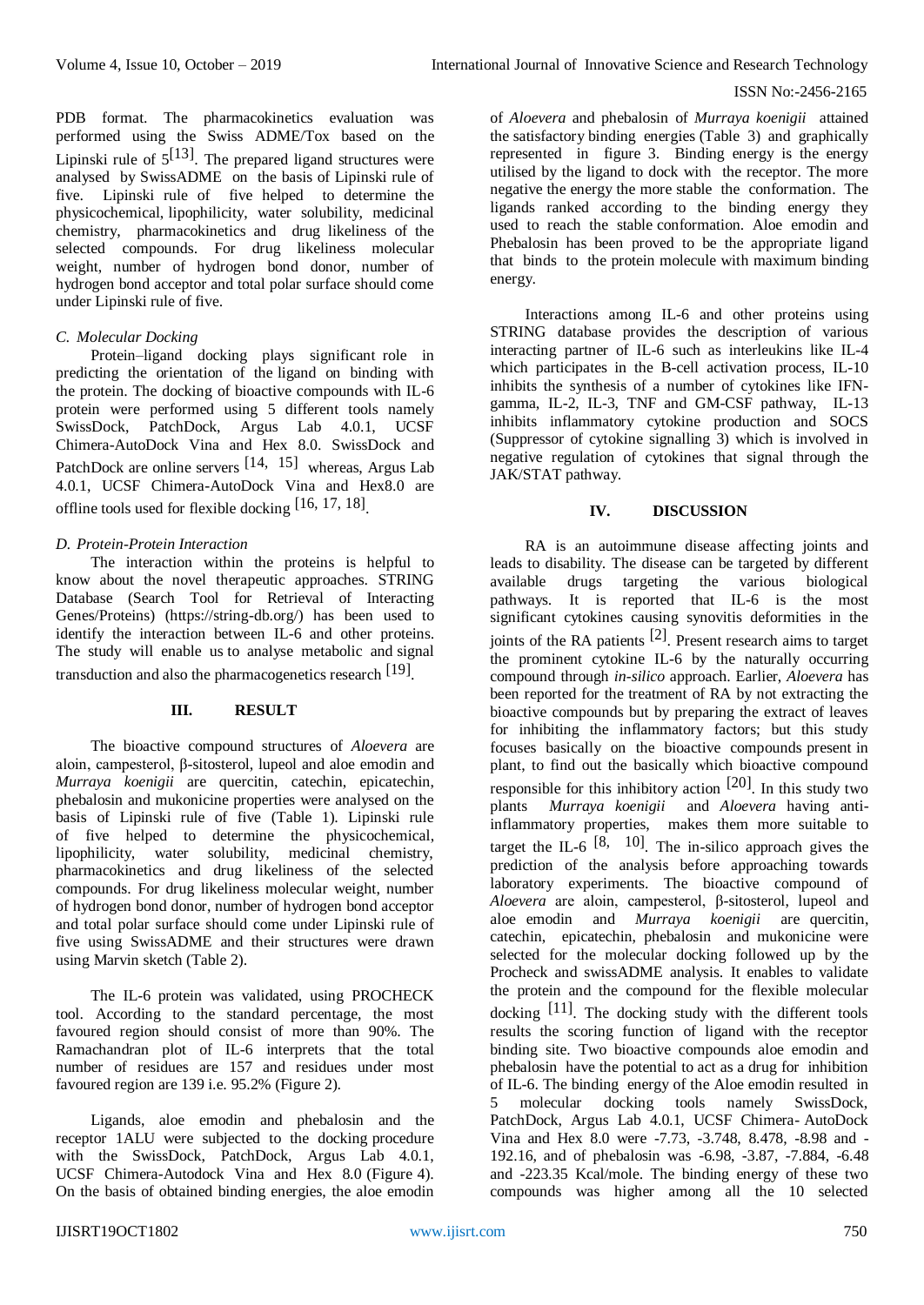ISSN No:-2456-2165

compounds. The more negative the energy, the more stable the conformation of the docked compound. Furthermore, the protein protein interaction analysis performed using STRING Database, provides the base to study about pharmacogenetics research, metabolic and signal transduction pathway. Above study suggests aloe emodin and phebalosin as the potential compound out of 10 selected compounds to target the protein for anti- inflammation which further needs to be validated by *in vitro* and *in vivo*  approaches.

#### **V. CONCLUSION**

Compounds derived from natural origin are capable to treat RA as novel therapeutic agents. Formulations of these compounds are mostly preferred by the traditional system of medicine. This study shows that the aloe emodin and phebalosin are potential inhibitor of IL-6 and have better activity than other compounds as these compounds shows more stable conformation. The anti-inflammatory property of these two compounds further needs to be validated by *in vitro* and *in vivo* approaches.

#### **REFERENCES**

- [1]. Klareskog L, Catrina AI, Paget S, *Rheumatoid Arthritis*, Lancet, 373, 659-72, 2009.
- [2]. Jing W, Yuan Q, Jia-xin D, *Molecular docking studies of kirenol a traditional Chinese medicinal compound against rheumatoid arthritis cytokine drug targets (TNF-α, IL-1, IL-6)*, Biomed Res, 28 (5), 1992- 1995, 2017.
- [3]. Silman AJ, Pearson JE, *Epidemiology and genetics of rheumatoid arthritis*, Arthritis Res, 4(Suppl. 3), S265– S272, 2002.
- [4]. Pincus T, Callahan LF, *Reassessment of twelve traditional paradigms concerning the diagnosis, prevalence, morbidity, and mortality of rheumatoid arthritis,* Scand J Rheumatol, 79, 67-96, 1989.
- [5]. Fernandez-Cruz E, Alecsandru D, Rodriguez-Sainz C, *Introduction to biological drugs*, Actas Dermosifiliogr, 99, 2-6, 2008.
- [6]. Saag, KG, Teng GG, Patkar NM, *American college of Rheumatology 2008 recommendations for the biologic disease-modifying antirheumatic drugs in drugs in rheumatoid arthritis*, Arthritis Rheumatol, 59, 762-784, 2008.
- [7]. McInnes IB, Schett G, *The Pathogenesis of Rheumatoid Arthritis*. Mechanism of disease, N Engl J Med, 365, 2205-2219, 2011.
- [8]. Amirghofran Z, *Herbal medicines for immunosuppression*, Iran J Allergy Asthma Immunol,11, 111-19, 2011.
- [9]. Pulok KM, Neelesh KN, Niladri M, *Phytochemical and therapeutic profile of Aloevera*, J Nat Med, 14(1), 2320-3358, 2014.
- [10]. Tanwi C, Shubhnagee S, Pramod K, *Extraction and Identification of Bioactive components from Aloe barbedensis Miller*, J Pharmacon Phytochem, 2, 14-23, 2013.
- [11]. Hanan AH, Uma MI, Sarah A, *The Antibacterial effect of Curry Leaves (Murraya Koenigii)*, Eur J Pharm Med Res, 3(10), 382-367, 2016.
- [12]. Tamiris MA, Daiana TM, Teodorico CR, *In Silico Study of Leishmania donovani- Tubulin and Inhibitors,* J Chem, 1-8, 2014.
- [13]. Antoine D, Olivier M, Vincent Z, *SwissADME: a free web tool to evaluate pharmacokinetics, druglikeliness and medicinal chemistry friendliness of small molecules*, Nat Sci Rep, 7, 42714, 2017.
- [14]. Raphael TA, Tayo AA, Babatunji EO, *Structural Studies of Predicted Ligand Binding Sites and Molecular Docking Analysis of Slc2a4 as a Therapeutic Target for the Treatment of Cancer*, Int J Mol Sci, 19, 386, 2018.
- [15]. Aurelien G, Vincent Z, Olivier M, *SwissDock, a protein-small molecule docking web service based on EADock DSS*, Nucleic Acid Res, 39, 270-277, 2011.
- [16]. Ambreen H, Zafar SS, Afshan N, *Molecular Docking Study on theInteraction of Riboflavin (Vitamin B2) and Cyanocobalamin (Vitamin B12) Coenzymes*, J Comp Med, 1-5, 2013.
- [17]. Natraj SP, Khajomohiddin S, Jack T, *Softwares for molecular docking: a review*, Biophys Rev, 9, 91- 102, 2017.
- [18]. Sai H, Raj Kumar, Siva SR, *Docking Studies of Benzimidazole Derivatives using HEX 8.0*, IJSPR, 8(4), 1677-1688, 2017.
- [19]. Damian S, Annika LG, David L, *STRING v11: protein–protein association networks with increased coverage, supporting functional discovery in genomewide experimental datasets*, Nucleic Acid Res, 47, 607-613, 2019.
- [20]. Subhashis P, Tanmoy D, Tapas KC, Soumen B*, Curative and protective properties of crude gel of Aloevera from sub-Himalyan West Bengal in chronic and acute inflammatory rat models*, Indian J Tradit Know, 16(1), 121-127, 2017.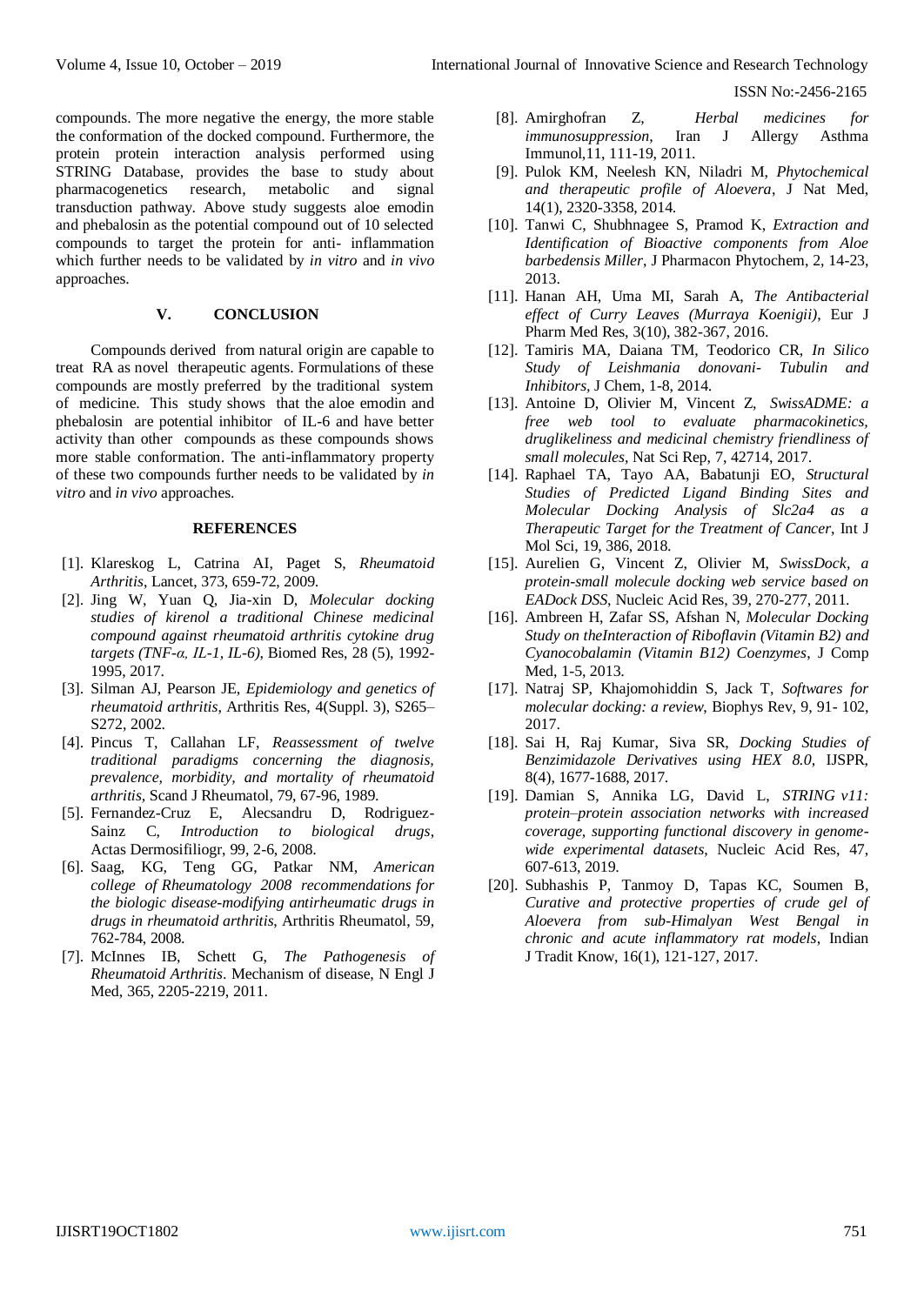## **FIGURE LEGENDS:**



Fig 1:- Ribbon model view of IL-6 protein using Discovery studio 4.0.



Fig 2:- Ramachandran plot of IL-6 protein.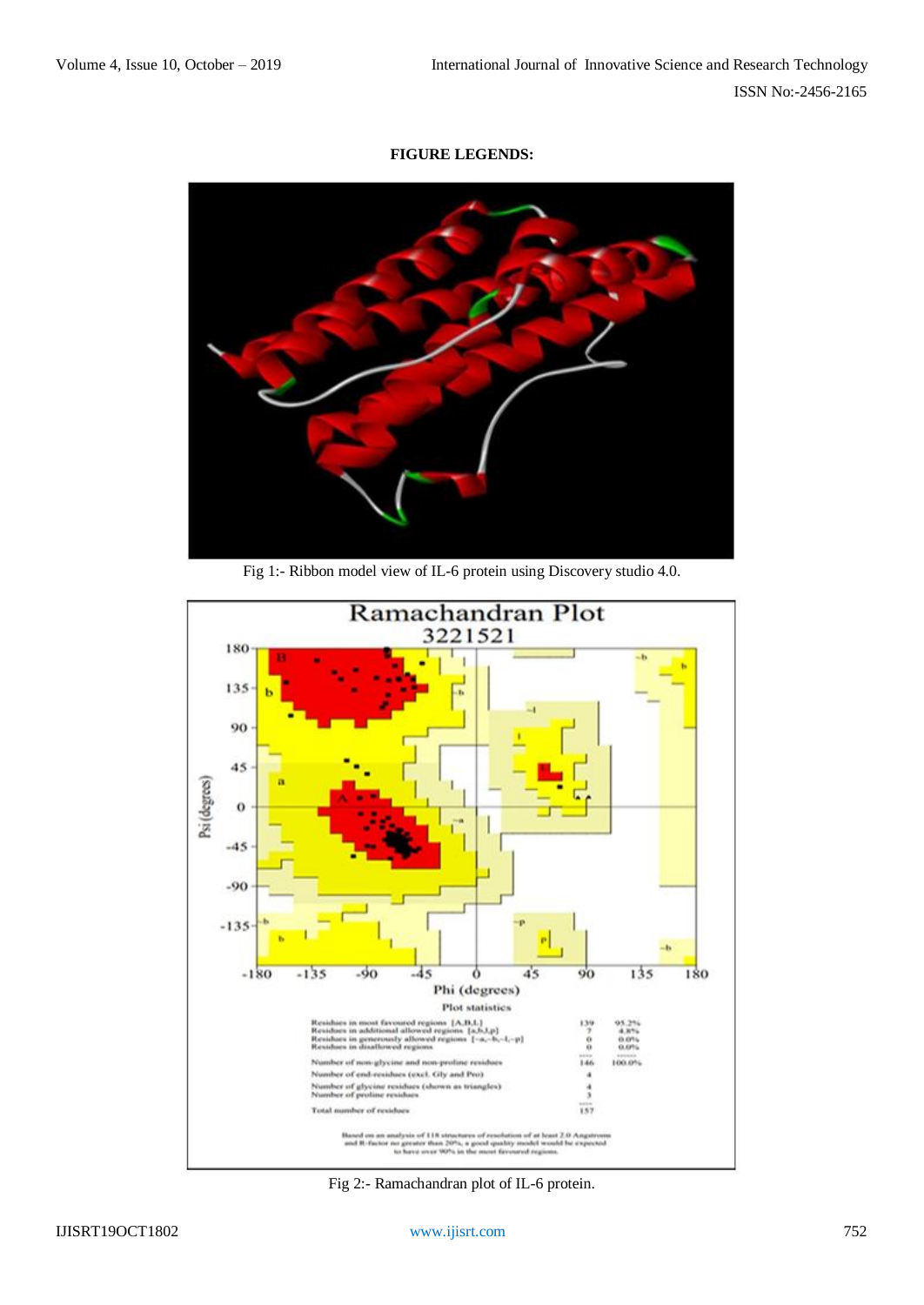

Fig 3:- Representation of the binding energy (Kcal/mole) of the ligands resulted from the docking tools; Aloe emodin and Phebalosin are the two potent compounds.





Aloe emodin a) b) Phebalosin Fig 4:- Docking images of a) Aloe emodin and b) Phebalosin using SwissDock server.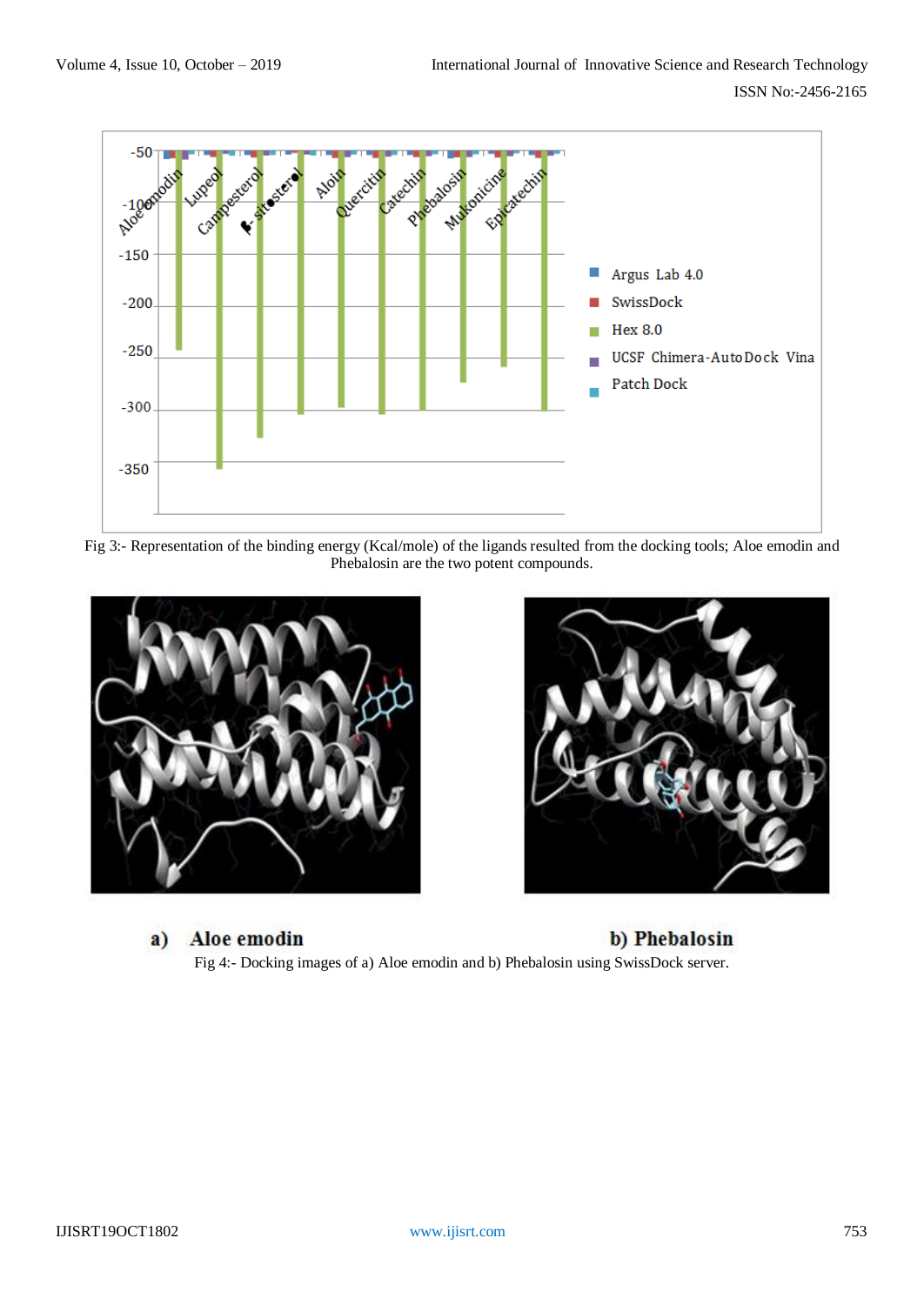

Figure 5: IL-6 interaction with other proteins using STRING Database.

## Table Legends:

| Compound     | Molecular        | H-bond   | H-bond Donor | Rotatable    |
|--------------|------------------|----------|--------------|--------------|
| Name         | Weight $(g/mol)$ | Acceptor |              | <b>Bonds</b> |
|              |                  |          |              |              |
| Aloin        | 418.39           |          | 6            |              |
| Aloe emodin  | 270.24           |          | 3            |              |
| β-Sitosterol | 414.71           |          |              | n            |
| Lupeol       | 426.72           |          |              |              |
| Campesterol  | 400.68           |          |              |              |
| Quercitin    | 302.24           |          |              |              |
| Phebalosin   | 258.27           |          | $\theta$     |              |
| Mukonicine   | 323.39           |          |              |              |
| Catechin     | 290.27           | h        |              |              |
| Epicatechin  | 289.14           | n        |              |              |

Table 1:- Molecular weight, hydrogen bond donor, hydrogen bond acceptor and rotational bond of different ligands using SwissADME software.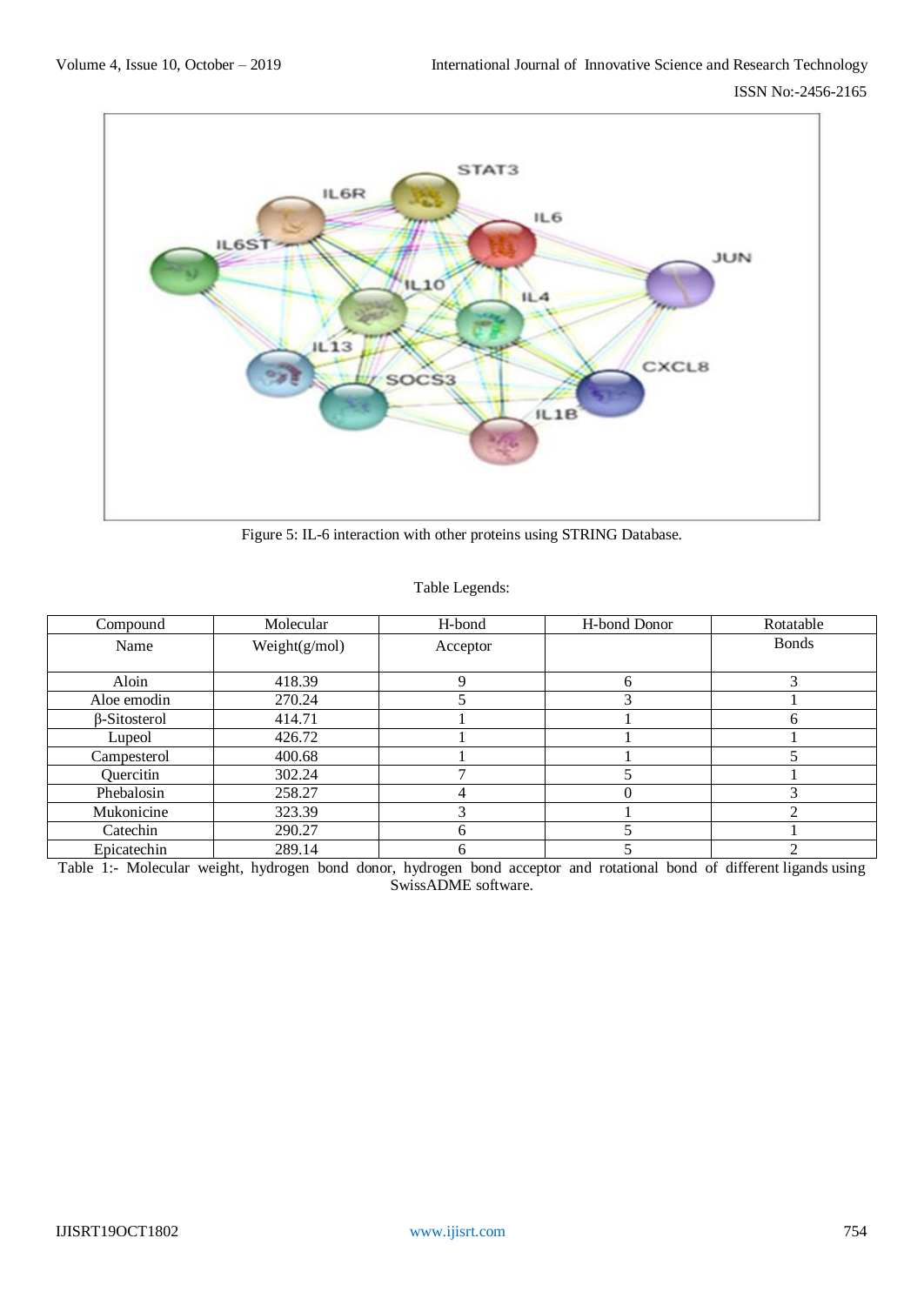